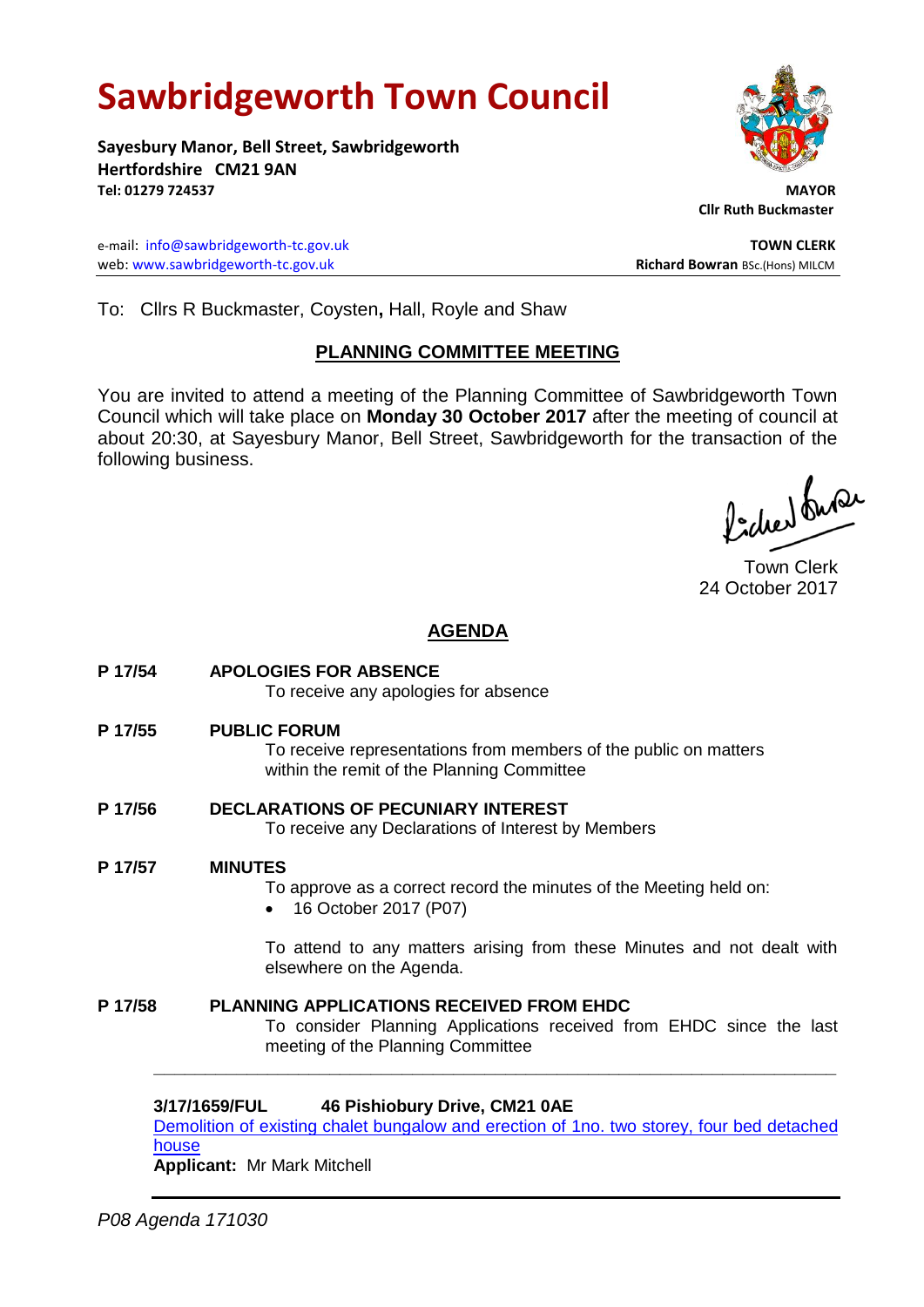# **3/17/2044/FUL Rear of 60 Station Road, CM21 9AZ**

[Change of use and internal alterations to create four office/workshop units](https://publicaccess.eastherts.gov.uk/online-applications/applicationDetails.do?keyVal=OVR36PGL00X00&activeTab=summary) **Applicant:** Titan Management

#### **3/17/2203/FUL 34 West Road, CM21 0BN** [Extension of existing outbuilding to create ancillary residential accommodation](https://publicaccess.eastherts.gov.uk/online-applications/applicationDetails.do?keyVal=OWMMN6GLILC00&activeTab=summary) **Applicant:** Mr S Beard

**3/17/2254/HH 42A Bell Street, CM21 9AN** [Replacement window and door to rear of property](https://publicaccess.eastherts.gov.uk/online-applications/applicationDetails.do?keyVal=OWXFIOGLINX00&activeTab=summary) **Applicant:** Miss Alexandra Barnes

**P 17/59 LATE PLANNING APPLICATIONS** To deal with Planning Applications received from EHDC following the Publication of this Agenda and received before 27 October 2017

**P 17/60 PLANNING DECISIONS MADE BY EHDC** To receive Planning Decisions from EHDC

#### **3/17/1763/CLE 13 London Road, CM21 9EH**

[Erection of porch, single storey rear extension, insertion of dormer window to rear and](https://publicaccess.eastherts.gov.uk/online-applications/applicationDetails.do?keyVal=OTORIXGLHUF00&activeTab=summary)  [insertion of rooflight to front](https://publicaccess.eastherts.gov.uk/online-applications/applicationDetails.do?keyVal=OTORIXGLHUF00&activeTab=summary)

**\_\_\_\_\_\_\_\_\_\_\_\_\_\_\_\_\_\_\_\_\_\_\_\_\_\_\_\_\_\_\_\_\_\_\_\_\_\_\_\_\_\_\_\_\_\_\_\_\_\_\_\_\_\_\_\_\_\_\_\_\_\_\_\_\_\_**

**\_\_\_\_\_\_\_\_\_\_\_\_\_\_\_\_\_\_\_\_\_\_\_\_\_\_\_\_\_\_\_\_\_\_\_\_\_\_\_\_\_\_\_\_\_\_\_\_\_\_\_\_\_\_\_\_\_\_\_\_\_\_\_\_\_\_**

**Applicant: Swayprime Ltd** *STC Comment:* No objection. *EHDC Decision:* Certificate of Existing Lawful Use/Development Grant

#### **3/17/1988/HH 10 Station Road, CM21 9AZ**

[Replacement of the rear windows \(3no.\) and rear door \(1no.\) to UPVC windows and doors](https://publicaccess.eastherts.gov.uk/online-applications/applicationDetails.do?keyVal=OV58GFGLI8H00&activeTab=summary)  [\(as existing\) and to match the existing UPVC windows to the front of this property and also](https://publicaccess.eastherts.gov.uk/online-applications/applicationDetails.do?keyVal=OV58GFGLI8H00&activeTab=summary)  [the windows](https://publicaccess.eastherts.gov.uk/online-applications/applicationDetails.do?keyVal=OV58GFGLI8H00&activeTab=summary) **Applicant: Mr Paul Wilson** *STC Comment:* No objection. *EHDC Decision:* Granted

#### **P 17/61 PLANNING APPEALS**

To receive notification from EHDC of Planning Appeals

Plans are no longer available in the Council Office for inspection. They are available on-line on the East Herts District Council web-site.

Members of the public and press are cordially invited to attend all meetings of the Council and its committees.